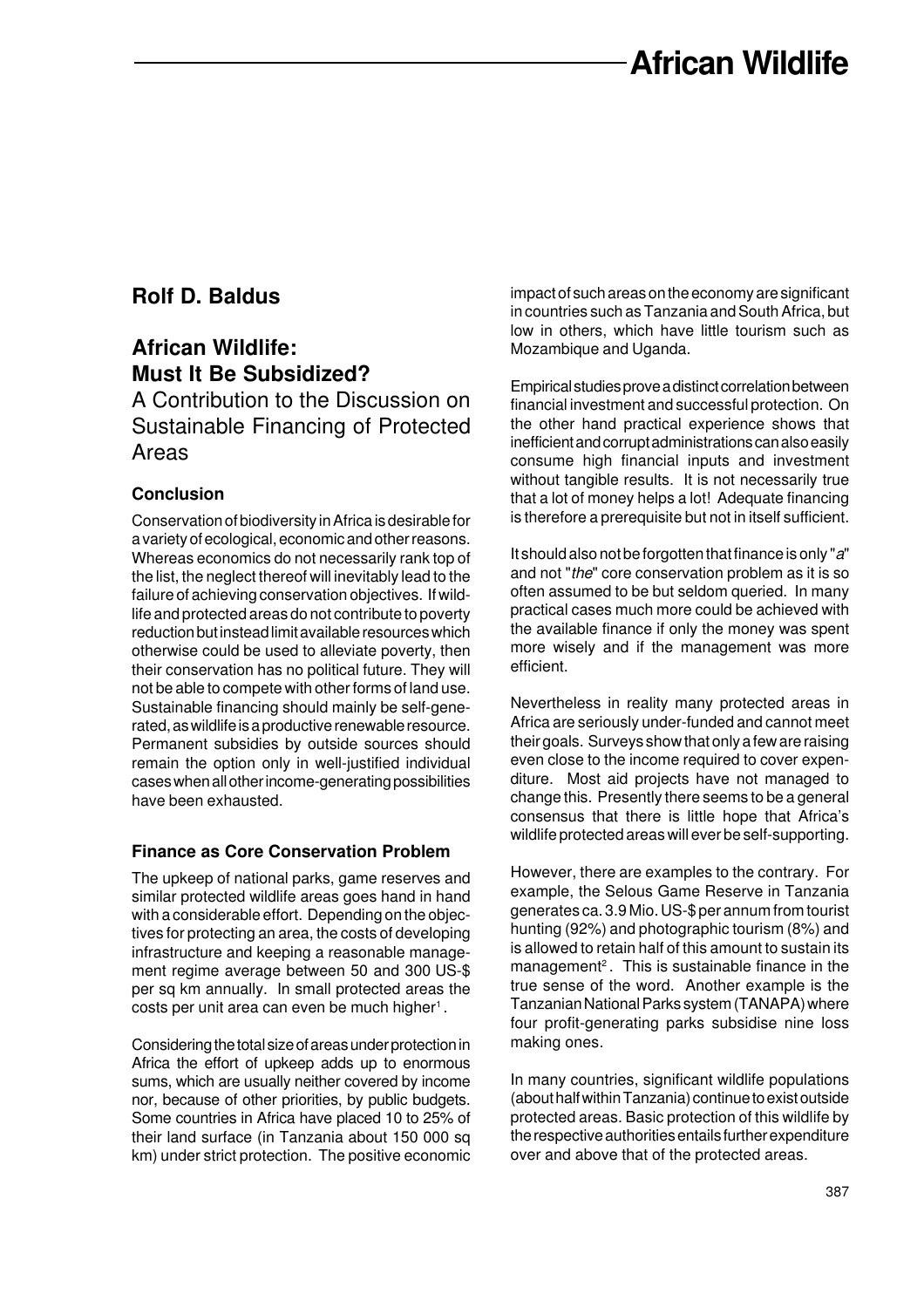Unfortunately the reality of most countries is that these means are lacking, and effective anti-poaching outside protected areas is even less of a reality than within. Commercial poaching ("bushmeat") is therefore a common phenomenon throughout Africa, as empirical studies prove $^{\rm 3}$  .

#### **"Use It or Lose It"?**

Just as development cooperation followed the principle of "help for self-help", so too was it undisputable to economists that conservation of wildlife and other natural resources should also orientate itself on basic economic principles. Wildlife and protected areas can be economically used and con-sequently have the potential to generate income in a sustainable manner which can finance their upkeep and contribute at the same time to the welfare of people, in particular of the rural dwellers sharing the same areas. Income, so the doctrine goes, was to cover expenditure as much as possible. Natural resources, which generate income, have a higher chance of being conserved by people, perpetually striving to meet their needs, than those resources, which solely entail costs. Despite simplifying it a bit too much, the slogan "use it or lose it" sums it up nicely.

Of course such a principle cannot be applied in absolute terms. It is not valid in each and every case. Not every protected area, not every type of biodiversity, can be utilized or is able to finance itself.

As a general rule protection and utilization are not fundamental contradictions. The World Conservation Union (IUCN) defines "conservation" to mean both the protection and sustainable use of natural resources including wildlife. International conventions and declarations, such as the Convention on Biological Diversity, give nations the right to utilize their natural resources including wildlife in all consumptive and non-consumptive forms. At its World Congress in Amman three years ago the IUCN reconfirmed the legitimacy of consumptive use of wild living resources<sup>4</sup>.

Sustainable use options for game are many and varied. These include photo tourism, hunting, game ranching, meat production, use of by-products and live capture. Empirical experience shows that a combination of different forms of utilization usually renders the highest income. In some instances environmentally friendly game utilization can bring equal or even greater revenues per unit area than other land use options, e.g. agriculture.

It is possible to design all these forms of use in an environmentally friendly or – in the case of over-utilization – an unsustainable manner. Overshooting of a hunting quota is as unsustainable as is too high a visitor pressure in a national park. And while in Southern Africa capture and resettlement of large mammals make up a large industry which has contributed to higher wildlife numbers on the land, live capture in other parts of Sub-Saharan Africa tends to take place in the murky realms of illegality, animal abuse and over-use.

Where organized properly, however, the so-called consumptive use of game has contributed to the protection of species and habitats and increase of wildlife numbers. In this way, endangered or nearextinct species have been saved through a combination of protection and utilization. Crocodiles and white rhinos are examples of species brought back from the brink of extinction by means of pragmatic conservation.

Controlled tourist hunting is an especially revenuerich form of utilization, which impacts relatively little on the environment. For emotional and ideological reasons, however, hunting is often excluded as an option for income generation. Opponents of utilization have joined together in large and financially powerful groups that are able to exert wide public and political influence.

In systems in which utilization is not permitted, wildlife represents costs only to the landowner and not any income. Those however who inflict only costs on the proprietor or user of land and yet deny them the benefits are with certainty contributing to the extinction of wildlife.

By putting a value on a resource, an incentive is created to protect it in order to be able to reap benefits in the long-term. In any case the ban on use has always been fictional in Africa as it has not been able to halt the on-going massive illegal utilization ("bushmeat", rhino horn and ivory). Empirical data from countries with hunting bans show that these have by no means contributed to the protection of wildlife. On the other hand in Southern Africa the fact that game has been given a value has led to environmentally friendly game ranching in many areas.

A precondition for the long-term success of any system of utilization is that a considerable share of the income is reinvested into protection and management and further that the landowner can profit from the game on the land.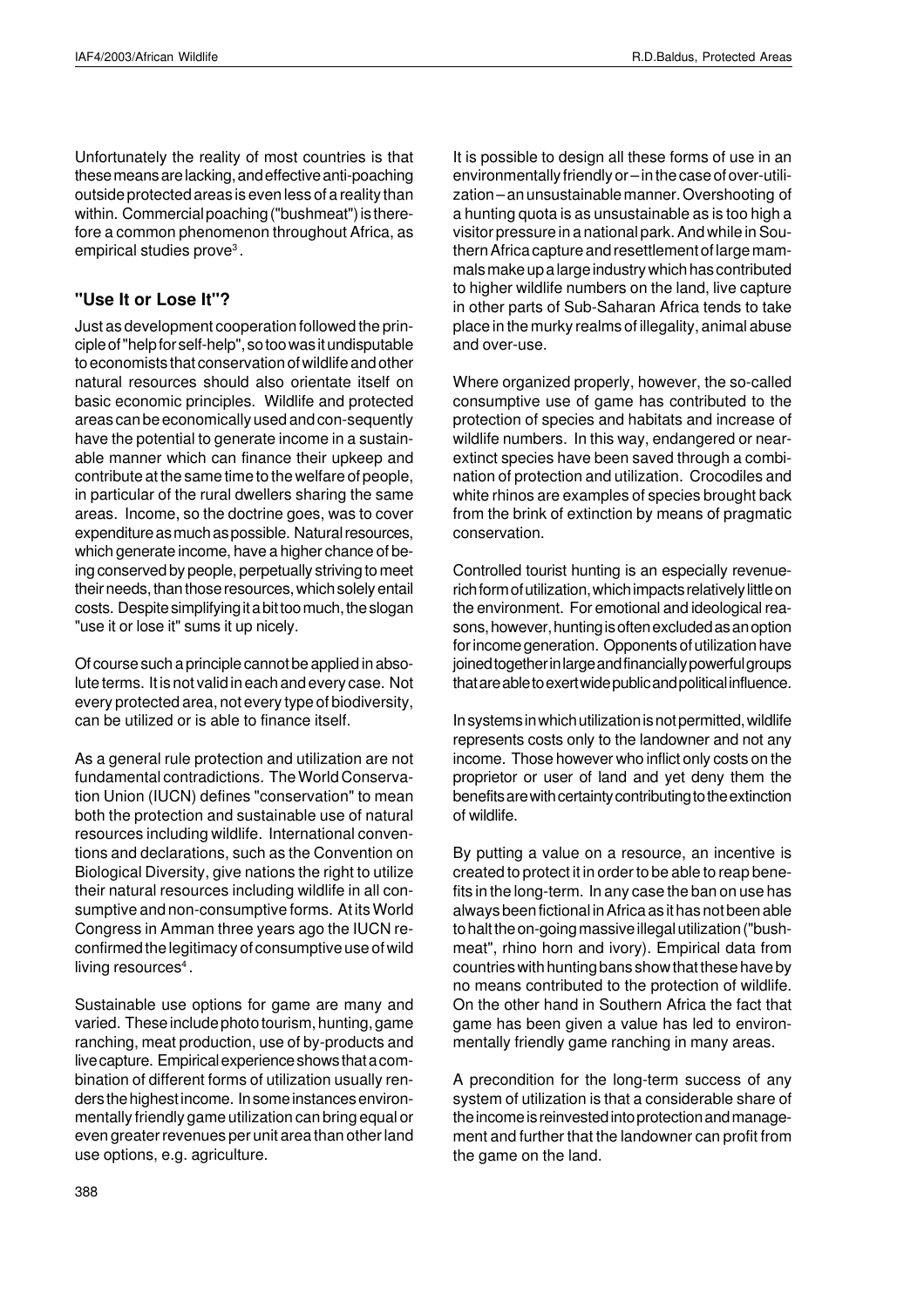Protected areas go hand in hand with considerable opportunity costs, i.e. income foregone by not using the area otherwise. These opportunity costs have, on the basis of agricultural revenues foregone, been estimated for example for the Ugandan National Parks to be 110 Mio. US-\$<sup>5</sup> .This is an important political argument to revise the status of protected areas. In many places it has been shown that sensible "wildlife management" can however compete with agriculture and livestock.

#### **How to Reduce the Deficits**

In principle the system "use it or lose it" has had a high degree of success. Nevertheless the income to be realized in many areas does not suffice to protect wildlife and its habitats and to additionally generate revenues for landowners and the state. As was mentioned earlier, it is also important to take into account that some species or biospheres are so rare, endangered or sensitive that they are not suitable for utilization.

In such cases it is inevitable that ways be sought to close the financial gap between income and expenditure. Once again, the aspect of cost should be considered first. More often than not, one should start by improving financial planning and spending and by lowering expenditure. Under a strict financial management regime, less external finance is needed to close the deficit. The same applies to spending levels. If funds are scarce, not everything that might be desirable in such fields as research, monitoring or infrastructure should be financed. Economic investment has to be subjected to cost-benefit considerations. "Can we afford tourism?" asked the late Richard Bell in relation to the South Luangwa National Park when I met him there in 1988 $^{\rm 6}$  . Sometimes the entire revenue from tourism is not sufficient to finance a fraction of the road network put in by a donor for the use of the tourists. This may all sound blatantly obvious, however there are many real life examples where such simple principles have been ignored.

Many governmental and parastatal structures assigned with the task of managing protected areas are ineffective. They tend to be overstaffed, lacking in transparency, and are constrained in decision making by excessive bureaucracy. Reforms are needed that, as is well-known, are hard to realize. It may make sense to privatise such structures totally or in part.

State bureaucracies are burdened with many tasks over and above their capabilities that would be best

left to the private sector. It is a well-known fact that governmental systems and hospitality go together like fire and ice. Nevertheless, in many protected areas governments try to run the hotels and similar economic establishments. Often, these responsibilities are not relinquished, simply to hold on to sources of money and wages.

This was the situation in the South African parks, where the Department managed hotels, campsites, shops etc. Often figures were in the red, but no one was aware of the actual balance due to deficient accounting. When the lush subsidies were cut drastically after 1994, hundreds of employees had to be made redundant and privatisation could no longer be avoided.

In many cases it would make sense to privatise entire protected areas. Biodiversity protection need not be compromised if a park, having been badly managed by the state and running at a loss, is managed by the private sector with the intention of earning money. Plundering of the parks by the private sector, as is done frequently by public sector staff, can be prevented if management plans, long-term lease agreements and regular eco-audits are put in place.

If the management and protection of wildlife on communal and private lands is entrusted into the hands of those who own or hold the land, i.e. the communities and the landowners, then this would also lead to a reduction of management costs for governmental institutions. In this way a "Communitybased Conservation Programme" can not only increase the conservation status of such areas but can also reduce public spending.

State departments are generally reluctant to privatise, as they would thus be deprived of sources of revenue and lose both influence and power. They much prefer external financing schemes, which after all permit deficits to be covered with few strings attached. There is also minimum pressure to conform, thus allowing those responsible to continue as before.

#### **Creative Financing to Stimulate without Oppressing Efforts**

The question whether wildlife "can pay its way" has often been raised. It probably cannot be answered better than Eltringham did when he asserted "…that under certain conditions, wildlife can make a substantial contribution to its own conservation but there are circumstances in which it cannot…"<sup>7</sup> .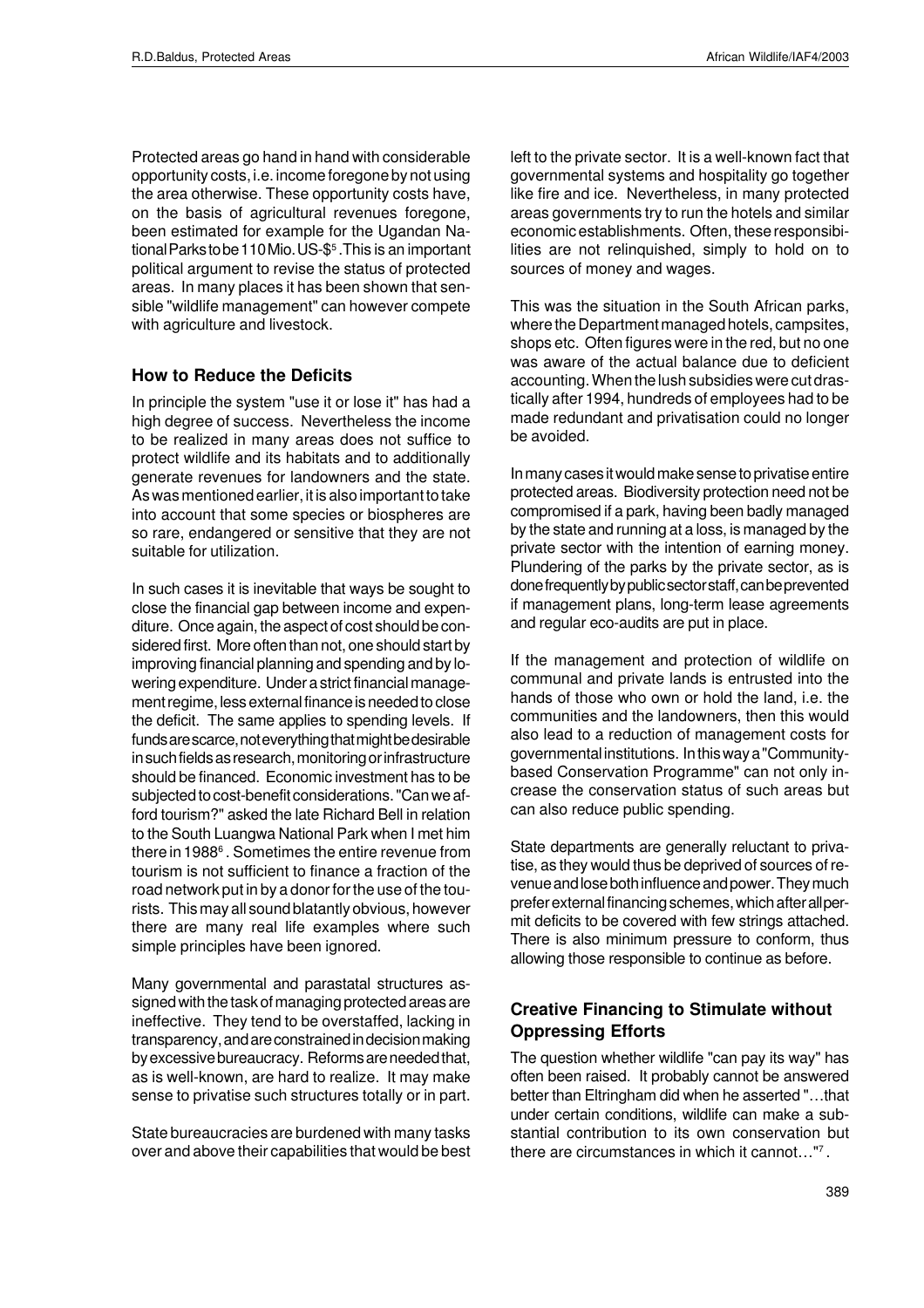The following wildlife areas should be self-supporting under normal circumstances:

• National Parks with attractive wildlife populations suitable for mass tourism and located in politically stable countries.

Small prime wildlife protected areas in private hands suitable for high price/low volume tourism.

• Relatively small areas offering a special attraction which is in high demand

Well-managed hunting areas.

Wildlife outside protected areas can equally be sustained, if the population pressure is not too high, some amount of proper control is in place, and rural communities are allowed to use their wildlife in a regulated system and on a sustainable basis for their own benefit.

It has to be accepted that many other wildlifeprotected areas need some kind of permanent outside subsidies. The hope to finance them with so-called "eco-tourism" has turned out to be an illusion for a number of reasons.

What form this external funding should take is not a subject of this paper. Different types of innovative conservation funding are presently being developed<sup>8</sup> . The important fact is that such outside funding should only complement and not substitute efforts of self-reliance and that the above-mentioned economic principles are adhered to. Conservation finance must be tied to achievement. It must not bankroll the non-performers. Otherwise they get rewarded and the performers are punished.

This is easy to postulate, but difficult to secure in practise. Whether we like it or not, proper controls by those who provide the funds and therefore have the foremost interest that they are put to proper use, are indispensable. It is presently a trend, mostly borne by frustration over the lack of success of classical project aid, to provide assistance increasingly in the form of budget finance and basket funding. This might be regarded as modern and politically correct by some, however, it is difficult to see how such systems, with their limited and indirect control, could work better. After all lack of funds is not the main conservation bottleneck, but rather organizational and management deficits and bad governance.

There is another issue that should be mentioned here, as it is only a minority of conservationists who seem to be aware of it: Multiple use approaches normally lead to higher revenues from wildlife and protected areas. Without controlled hunting it will not be possible in most cases to earn sufficient revenues for conservation. This does not imply that prime National Parks should be turned into hunting reserves. But in most countries there are enough buffer zones and other areas, many of them neglected, which are suitable. In some cases, it is advisable to protect an area as a hunting reserve instead of a National Park. Even in situations where wildlife populations are relatively depleted, some careful use is possible and wildlife populations will recover fast as long as the habitat is still available for wildlife and some degree of protection against illegal exploitation is put in place with the money earned from hunting.

The hunting areas can be remote. They do not have to be scenic, and they do not necessarily need to have spectacular and abundant wildlife populations. Also, management and infrastructure needs are less than in sophisticated tourist areas. Hunting carried out in this way, if it is well controlled and the offtakes are within sustainable limits, can have more of ecotourism character than many of the photographic ventures<sup>9</sup>.

It is difficult to understand why some countries, protected areas or projects complain that they are unable to finance the upkeep of their wildlife, and at the same time do not permit sustainable hunting. But sometimes one has the impression that some wildlife lovers believe in a dogma that "wildlife should not pay its way", even if it can.

In Germany, a densely populated country, wildlife is used and hunted in a regulated system. Revenues go to the landowners. Every year around 1.4 million large mammals, such as roe deer and wild pigs, are shot by the hunters who pay dearly for this privilege. A hunting ban would result in annual economic losses of around 500 million US-\$ and would lead to additional public spending in the range of several hundred million US-\$. Despite being relatively wealthy, Germany has decided against bearing these losses and costs. Why then should the German tax payer via development aid subsidize wildlife in those African countries where the Government has taken the deliberate decision to ban hunting and sacrifice the revenue, although wildlife numbers allow sustainable use and land owners even demand it?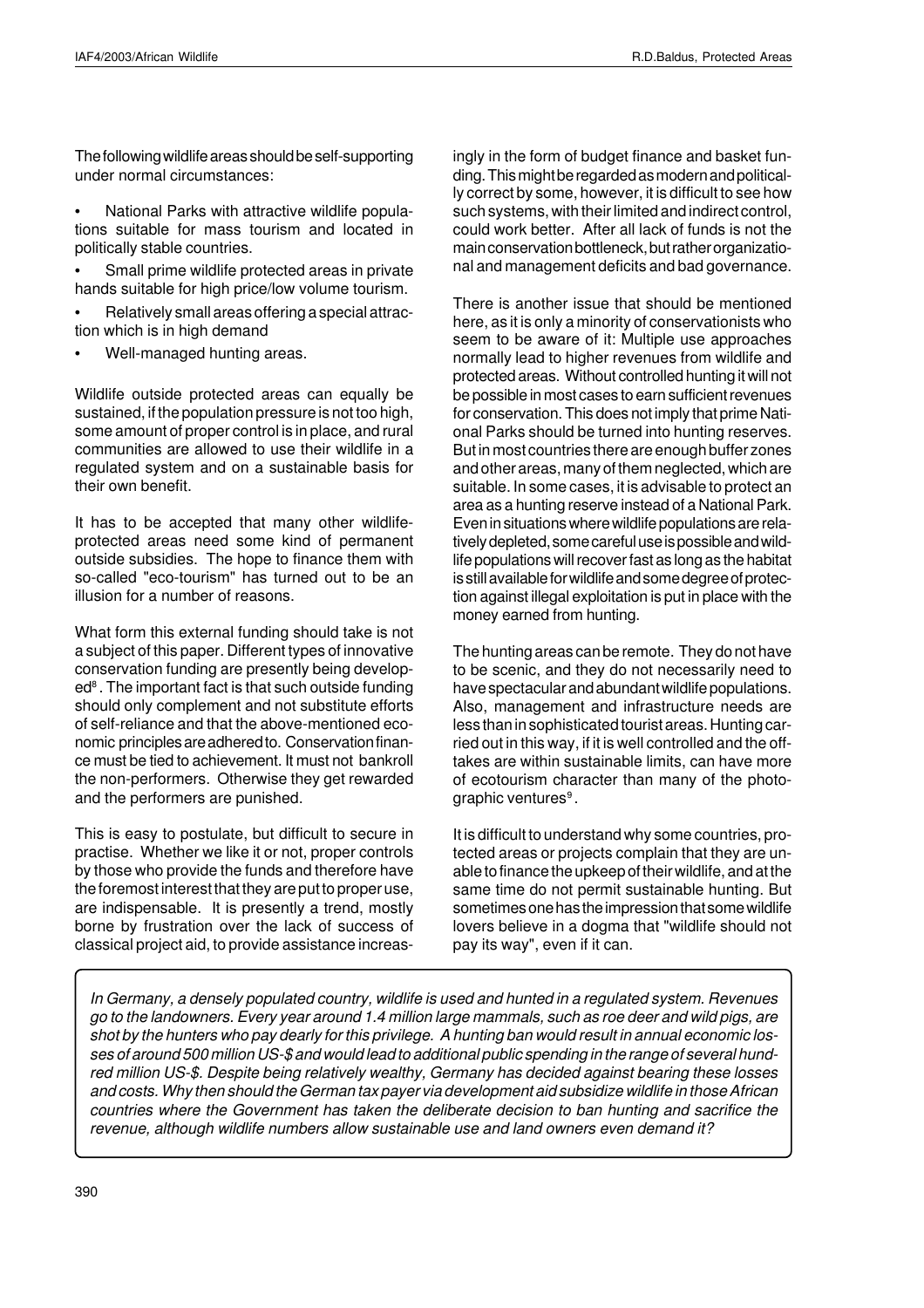#### **Finance Funds**

Recently Finance Funds of different design are increasingly been looked upon as the panacea for wildlife conservation<sup>10</sup>. This form of long-term subsidization is often called "sustainable finance" – an expression that is a contradiction in itself. The use of "sustainable" in the context of subvention is about as appropriate as its use in reference to food  $\mathsf{aid}^{11}$  .

Funds can serve as innovative financing mechanisms for conservation in certain situations. Nevertheless the major deficiencies and dangers of subsidies remain valid. They keep out-dated and inefficient structures alive, prevent incentives for change and pressures to perform, and they lead to an uneconomic allocation of resources. Subsidies thereby contribute to inefficiency and prevent innovation. Apart from the well-known problems of spending money, the conservation agencies are now in addition burdened with fund management. Costs, difficulties and risks of such portfolios frequently tend to be underestimated. Some conservation funds have already lost part of their capital.

For all involved such funds are, however, a simple and welcome solution. First, the conservation agencies gain access to finances without any great efforts on their behalf, with little outside control and obligations to be met in return. As a rule they are neither forced to function effectively nor are they disciplined about expenditure. The control mechanisms are hardly constraining and in any case allow the application of own rules. There is reluctance by outsiders to confront the issues at stake as long as "ownership" is being adhered to.

Especially worrying are funds that are financed by credit. In most cases it is unlikely that principal and interest will be covered by increased productivity. The carelessness with which donors including the World Bank are thus presently worsening the debt crisis of Africa is hard to understand.

Second, the donors are pleased with the new instrument of large environmental funds, as this new measure of conservation financing falls in line with the trend to budget and basket financing and allows easy outflow of funds within development cooperation.

And, thirdly, the various NGOs are content too. Some certainly play an important role in conservation. Others are mainly institutions for the dissemination of certain animal welfare ideologies, and some are primarily "moneymaking machines". Nevertheless they are all regarded as "stakeholders", and they gain influence by being represented within the boards of trustees of the finance funds. They thus take part in the decision-making on areas where they are normally not resident and also not otherwise legitimised. Often they are also direct beneficiaries of the money spent by such funds. Land owners and people living on the land side by side with the wildlife are equally only regarded as "stakeholders" instead of "rightholders" and normally end up as a minority when decisions are taken which affect them directly, contrary to all the other groups. Their influence to decide on their own affairs is reduced, and the role of outsiders with doubtful or questionable legitimacy is strengthened instead. This might actually in the long run be one of the most important social effects of "sustainable" external finance of wildlife and protected areas in Africa: Those who live on the land side by side with the wildlife are increasingly expropriated and alienated from the decision-making.

There are efforts going on in many places in Africa to have the rural population manage and use the wildlife on their land<sup>12</sup>: The aim is to make conservation more effective and at the same time contribute to poverty reduction. Both targets are less likely to be achieved the more outsiders dominate these processes and the more externally controlled subsidies replace self-help.

This paper reflects the personal views of the author only and not necessarily those of the institutions he works for.

> baldus@intafrica.com www.wildlife-programme.gtz.de/wildlife

#### **Anmerkungen**

1 Baldus, R.D. (2000) Was haben Elefanten mit Ökonomie und Selbsthilfeorganisationen zu tun? In: Kirk, M. et al., Genossenschaften und Kooperation in einer sich wandelnden Welt. Münster, p. 501 f.

<sup>2</sup> Baldus, R.D., Kibonde B. and Siege L. (2003) Seeking Conservation Partnerships in the Selous Game Reserve, Tanzania. PARKS Vol.13 No.1. p. 53 f. and Baldus, R.D., Hahn, R., Kibonde B. and Siege L. (2003) 15 Jahre Naturschutz im Selous. AFZ – Der Wald. 21/2003

3 Barnett, R. (2000) Food for Thought: The Utilization of Wild Meat in Eastern and Southern Africa. TRAFFIC East/Southern Africa. Nairobi.